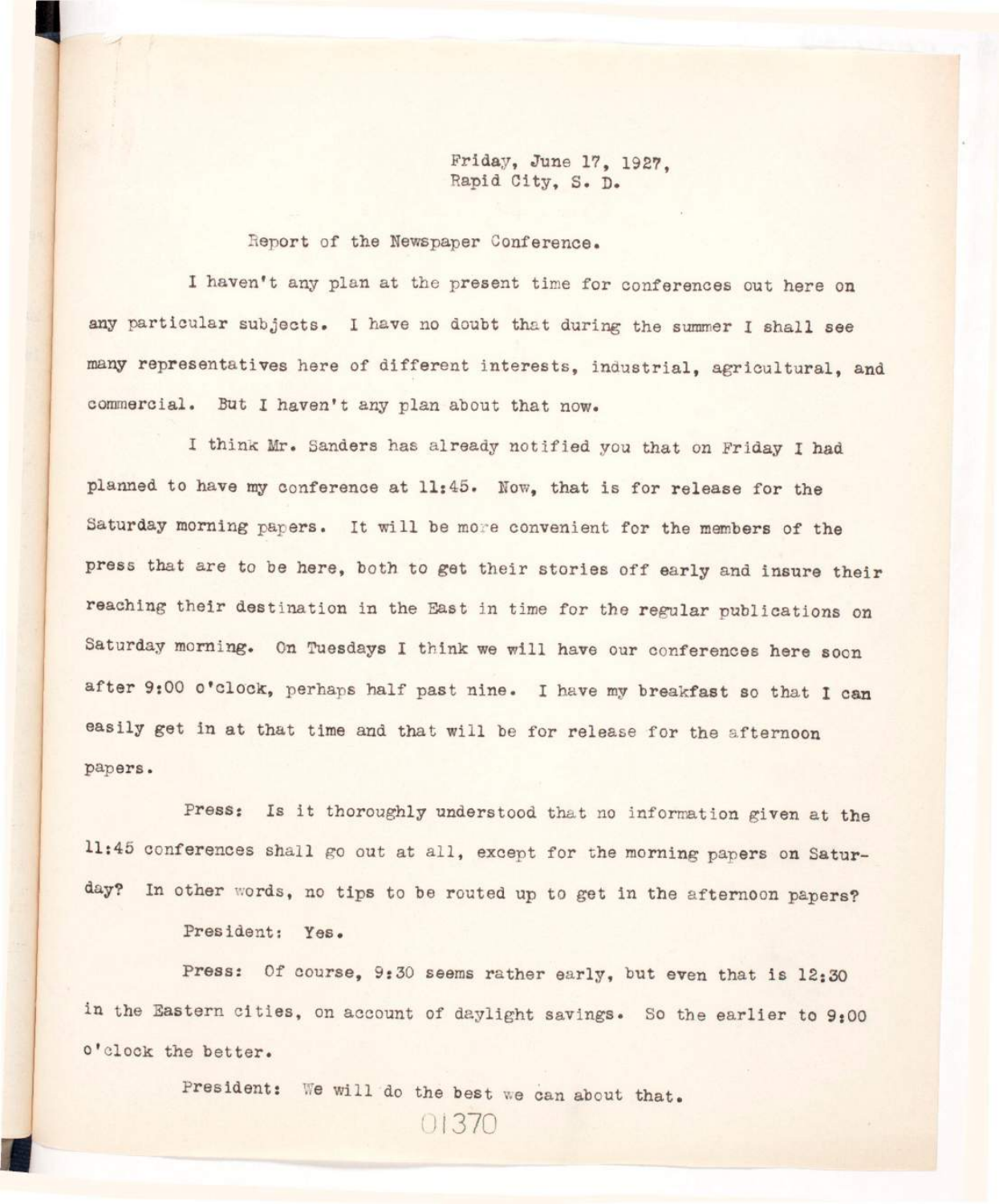**I have a very fine location out at the State Game Lodge. I think**  most of you have been out there. It is just exactly what I like. I had a fine and pleasant trip across the country. I was very much interested in seeing the country that I was able to see on my trip out. Some of the people that came down to the station I wasn't able to see very well because about the station there is a great cloud of dust that comes up. That is because the ground around there is used to bring freight in for shipment and take freight out. and the soil is pulverized and soft and oftentimes I would go out on the back platform to see the people that were standing at the station and all I would be **able to see when I got out there was a cloud of dust, I couldn't see them and I suppose they couldn't see me.** 

**I was also sorry I didn't know when we went through Madison, Wis. I understand there was quite a crowd down there to pay their respects to our**  party. They were only able to see the train go through. I didn't know when **we were going through there, otherwise I should have been most anxious to get out on the back platform.** 

I want to express my appreciation especially to the people of this locality for the many things that they have done to make arrangements here **that are convenient for my party and myself. They have been especially hos**pitable and helpful.

The trout that I caught yesterday were rainbow trout. I never happened to catch any of those before. They are a very good game fish to catch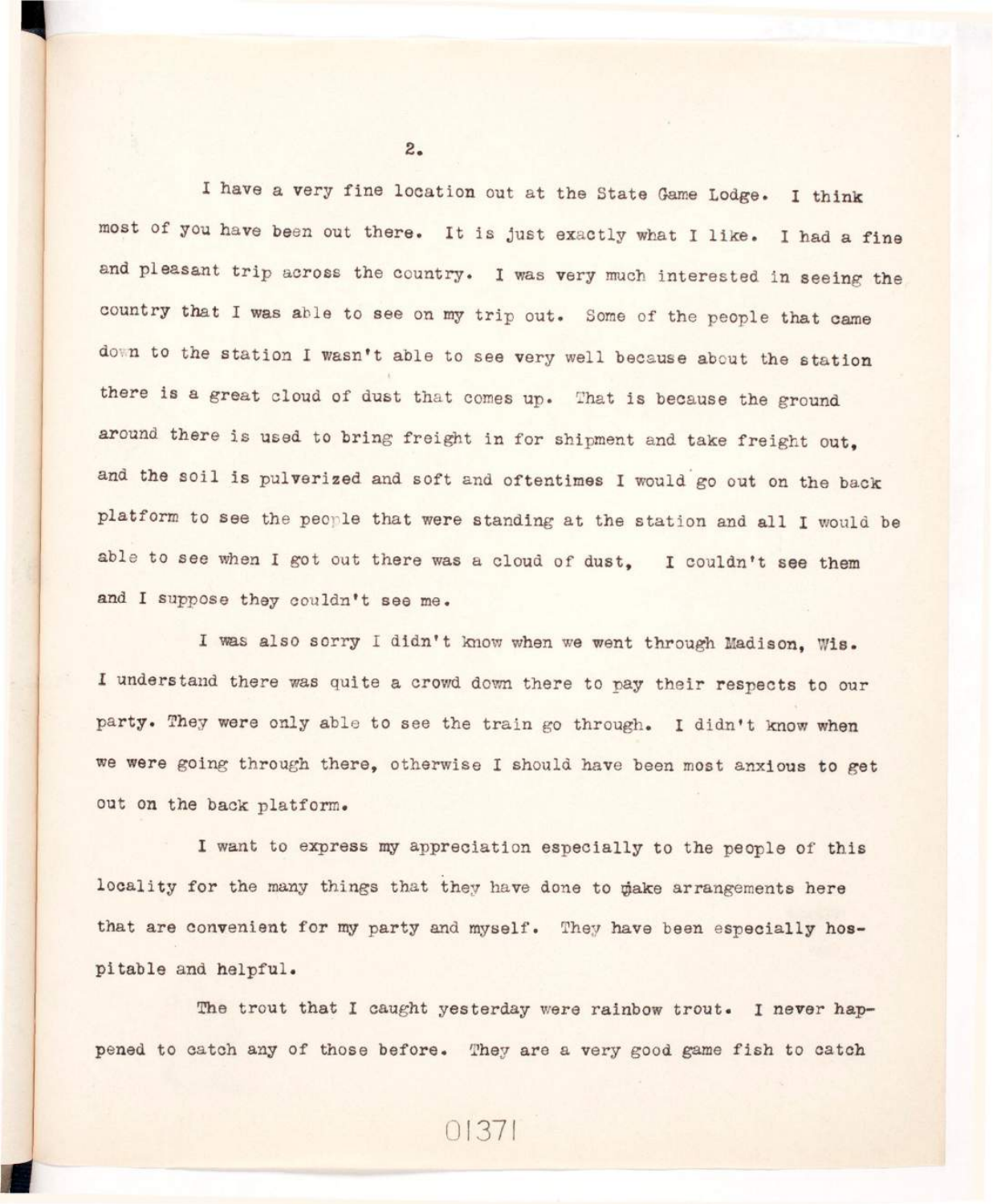and very good fish for the table. I thought my first fishing trip in the hills **was attended with very excellent luck.** 

**I am expecting to attend the celebration at Deadwood when they have**  their celebration there the first few days in August. There was a committee in this morning from Deadwood to invite us up there. I am going up there.

I am not contemplating any trips West from here, or any other trips **except such as I may make about by automobile** 

The only information I have about the study that is being made relative to possible consolidations in the Internal Revenue offices is that **which has already been published. I knew the Internal Revenue Department**  were making some studies there to see if it was possible to make consolidations which would lessen expenses and at the same time maintain adequate service. **and I understand they are looking into that subject.** 

There are no developments, so far as I am aware, in the French **proposal relative to outlawing war. I think the Secretary of State has already**  announced that he has sent some message or a note to France relative to it. **Has he not made an announcement of that kind?** 

**Press: Yes sir \*** 

**I haven't any information relative to Ambassador Sheffield that has**  not already been made public. He is returning to this country to be present **at the Yale Commencement, and I think possibly may visi t me out here.** 

**Press: You may wish to express to some of our gentlemen the rule about quoting the President?** 

01372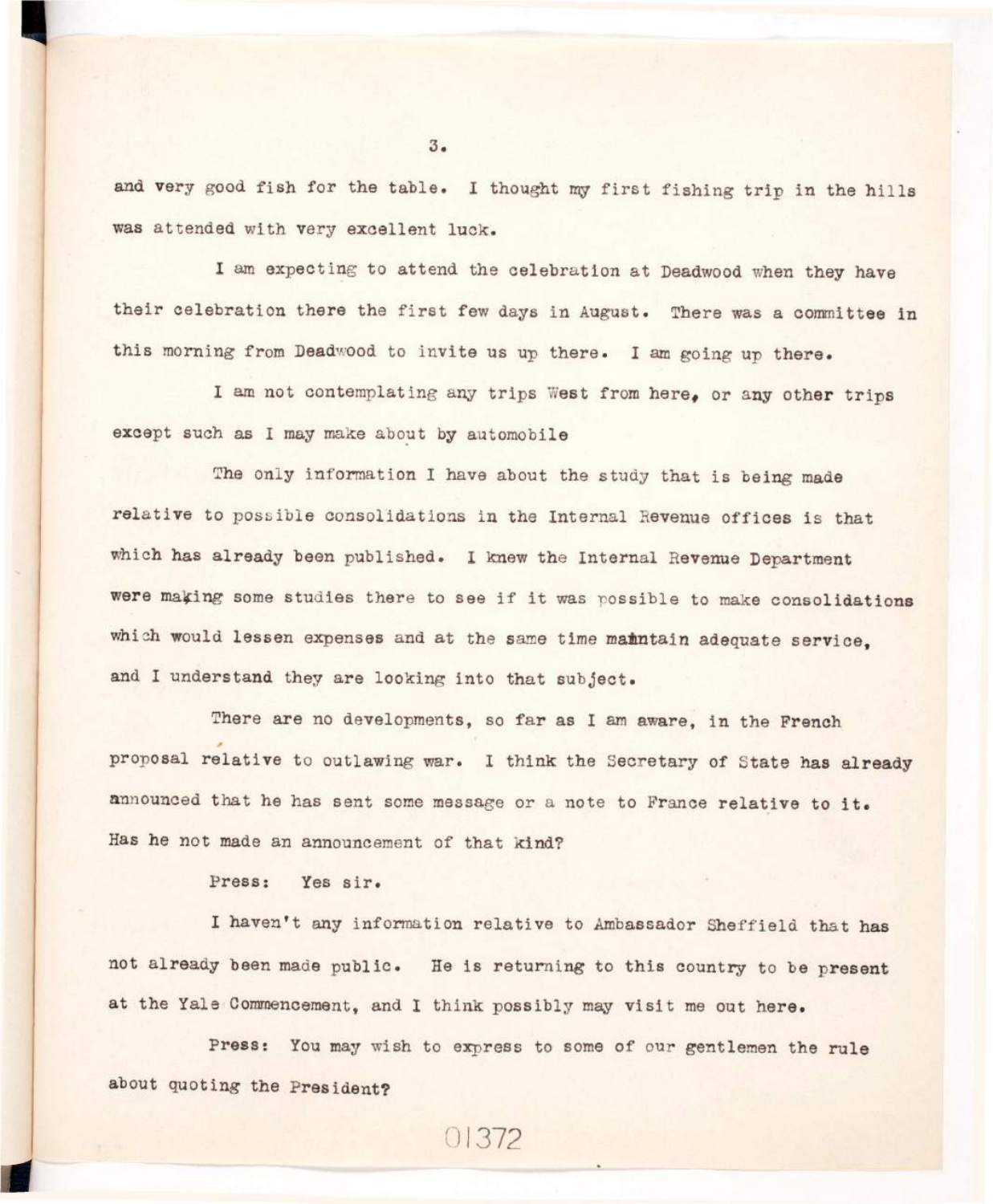**President: Well, I assumed that the committee of the White House**  press conference had made that plain.

Mr. Lambert: They have all been told, Mr. President:

President: That is the rule. These conferences are held for the purpose of giving newspaper men just in a brief way some idea of what the President has in mind in what order that they may write intelligently concerning the transaction of the business of the Government, and it is the rule that the President is not to be quoted. The ideal way for reports of these conferences is for the members of the press to send out reports on their own responsibility that such and such are the facts.

**press:** I wonder if we couldn't use your expression that "this is **just exactly what I like"regarding the lodge.** 

President: Yes, you may quote that.

**Press: And the expression of appreciation to the people?** 

**President: Yes, you may say that the President has expressed his appreciation.** 

Press: And in regard to Madison?

**President: Yes, you can say that the President expressed his regret, <sup>i</sup> f you want to do that.** 

Press: When you give us an advance speech in Washington, we understand that no part of it is to be used for developing the same news elsewhere **<sup>i</sup> n advance of your speech.** 

01373